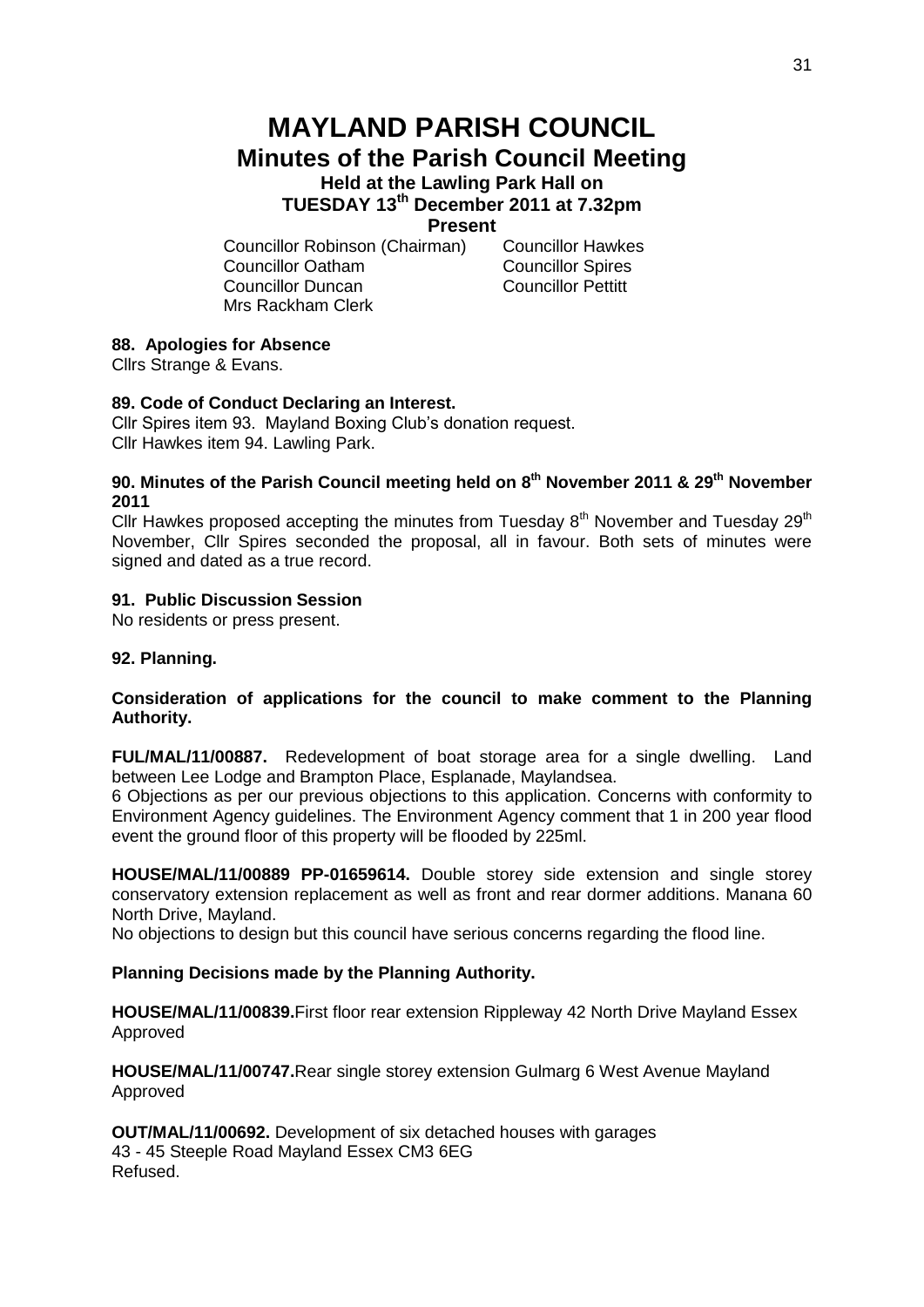**FUL/MAL/11/00802.**Erection of a single Gaia 11kW wind turbine atop an 18m tower, on the edge of a field to the east of Bovill Uplands Farm. The turbine will be installed on a buried base approximately 5m x 5m.Bovill Uplands Mayland Hill Mayland Essex Approved

# **Planning Appeals.**

**HOUSE/MAL/11/00409 APP/X1545/A/11/2162058.** 66 West Avenue, Mayland, Essex, CM3 6AF. Proposed loft conversion with front and rear box dormers Appeal dismissed.

# **93. Finance.**

Payments & receipts. Cllr Hawkes proposed accepting the payments and receipts listed below, Cllr Pettitt seconded the proposal. All in favour. **Payments**

| 13 Dec 11         |      | A & J Lighting                                            | Column LPF                  | 810.00   |
|-------------------|------|-----------------------------------------------------------|-----------------------------|----------|
| 13 Dec 11         |      | A & J Lighting                                            | SL Maintenance              | 50.40    |
| 13 Dec 11         |      | A & J Lighting                                            | <b>TC</b> lighting          | 37.04    |
| 13 Dec 11         |      | Essex & Suffolk Water                                     | Water charges               | 46.20    |
| 13 Dec 11         |      | Office Is                                                 | Stationery                  | 204.80   |
| 13 Dec 11         |      | <b>Maldon District Council</b>                            | dog bin                     | 252.00   |
| 13 Dec 11         |      | <b>Maldon District Council</b>                            | dog bin                     | 252.00   |
| 13 Dec 11         |      | <b>SLCC</b>                                               | Annual fee                  | 140.00   |
| 13 Dec 11         |      | <b>Friends of St Barnabas</b><br><b>Enhanced Security</b> | Donation                    | 25.00    |
| 13 Dec 11         |      | Solutions                                                 | #CCTV                       | 12056.40 |
| 13 Dec 11         |      | <b>Streetmaster Ltd</b>                                   | Litter bin                  | 537.90   |
| 13 Dec 11         |      | Mrs Luckman                                               | Deposit refund LPH          | 50.00    |
| 13 Dec 11         |      | Mrs Rackham                                               | Petty Cash                  | 100.00   |
| 23 Dec 11         |      | Mrs J Rackham                                             | Salary                      | 919.79   |
| 23 Dec 11         |      | Mr T Blowers                                              | Salary Nov/Dec              | 492.66   |
| <b>Receipts</b>   |      |                                                           |                             |          |
| 2 Nov 11          | Chq  | <b>Mayland Amateur Boxing</b>                             | Deposit for LPH use         | 50.00    |
| 7 Nov 11          | Chq  | <b>Mayland Bowls Club</b>                                 | Fee LPH Nov                 | 132.00   |
| 8 Nov 11          | Tfr  | Mrs J Rackham                                             | Petty Cash                  | 100.00   |
| <b>Petty Cash</b> |      |                                                           |                             |          |
| 2 Nov 11          | Cash | <b>Mayland Service Station</b>                            | Petrol                      | 6.08     |
| 21 Nov 11         | Cash | <b>Mayland Service Station</b>                            | Petrol                      | 5.00     |
| 16 Nov 11         | Cash | All Seasons                                               | Tyre pressure pump          | 2.00     |
| 17 Oct 11         | Cash | All Seasons                                               | Rawl plugs                  | 1.00     |
| 28 Nov 11         | Cash | Wickes                                                    | <b>Ballast &amp; Cement</b> | 11.75    |
| 14 Nov 11         | Cash | Makro                                                     | Cleaning materials          | 12.72    |
| 8 Dec 11          | Cash | Makro                                                     | Hoover & cleaning mats      | 57.89    |
| 1 Dec 11          | Cash | Tesco                                                     | Biscuits for open day       | 3.00     |
| 7 Dec 11          | Cash | $Co$ -op                                                  | Wine for gifts              | 20.00    |

It was noted that the petty cash owed the Clerk £20.47 for gifts.

Cllr Robinson proposed the transfer £1000 from reserves into CCTV. Cllr Pettitt seconded the proposal, all in favour. **Clerk** to action.

Budget 2012/13 a decision to set the precept was discussed; Cllr Robinson suggested reducing the original contingency amount by £44. This will allow a precept amount of £80k. This was agreed. It was also agreed to move the Bakersfield improvement fund of £1937.40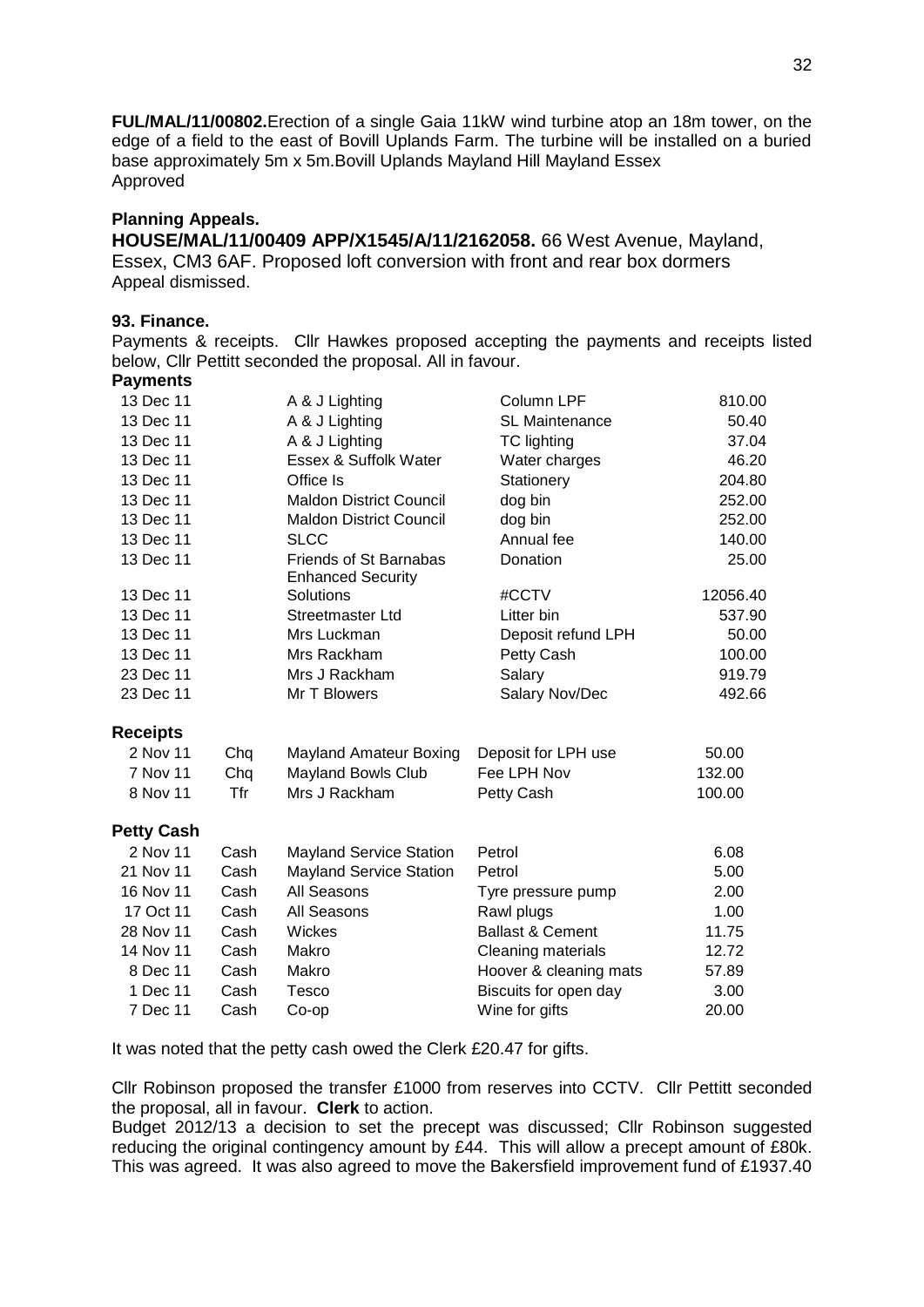into contingency this will not alter the final figures but allow freedom to spend this money on any project should the need arise.

Grant request from the boxing club. Cllr Spires as a member of this club took no part in this item. Cllr Robinson explained that the equipment currently being used by the club is on loan. The club would like to purchase this equipment at a cost of £3285.00 they are asking this council for a contribution of £275.00 currently the organisers of the club are using their own money for insurance, training and CRB checks. It was agreed that this council will ask for a commitment from them to help us eradicate vandalism in Mayland. This council will also give them a letter of support to enable them to apply for further funding from other organisations. Cllr Duncan proposed giving a donation of £275 from the S137 fund; Cllr Pettitt seconded the proposal, all in favour, **Clerk** to action.

#### **94. Lawling Park.**

Lawling Park Councillors. A decision to co-opt a new member onto this committee will be required. Add to January agenda. **Clerk** to action.

Cllr Spires expressed his disappointment that none of the sports clubs came to the opening of the extension. ECC Cllr Rodney Bass and MDC Cllr Bob Boyce both attended.

A copy of the minutes from the November meeting has been delivered to each Councillor, Cllr Hawkes asked when the boxing club would erect a cover over the mirror. Cllr Spires advised Cllr Hawkes that a cover would be erected when funds allow.

Park Rangers. Following a discussion it was agreed that the three hours agreed by the LPC will be the maximum until the initial trial period is completed. It was also agreed that we did not need the Rangers to carry out risk assessment checks as we have a system already in place. **Clerk** to advise MDC.

CCTV. The information from the ICO regarding data protection is complicated and conflicting. We are already registered with the ICO for the existing paperwork. It was agreed that the **Clerk** will contact the ICO for advice.

CRB checks for members of staff and Cllrs. Those Councillors and staff who are already registered through other agencies will be asked to send the **Clerk** a copy of their current certificate. CRB checks will be required for the Clerk and Councillor Oatham.

Line marking paint. Cllr Spires proposed an expenditure of £350 for Duramark Dual line marking paint; Cllr Pettitt seconded the proposal, all in favour. **Clerk** to action.

Car park safety report. The school advised the Clerk that they were having problems with parents parking over the turning circle. However, since the police paid a visit to the area the parking has improved. Noted.

Play equipment quote. Repairs to the cable run and balance swing were discussed. Cllr Hawkes proposed accepting the quotation of £333.20; Cllr Duncan seconded the proposal, all in favour. **Clerk** to action.

Bakersfield play equipment quote. Add to LPC agenda. Cllr Hawkes asked why we cannot have a mix of flat swing seats and baby seat on the same two seat section of this play park. This arrangement would not be approved by ROSPA or any other safety organisation. We can only have either two flat or two baby swing seats.

Lock for extension door plus emergency break glass for internal fire door. Cllr Spires proposed purchasing the glass lock, Cllr Oatham seconded the proposal, a vote was taken, 5 yes and 1 no. motion carried. **Cllr Oatham** to action.